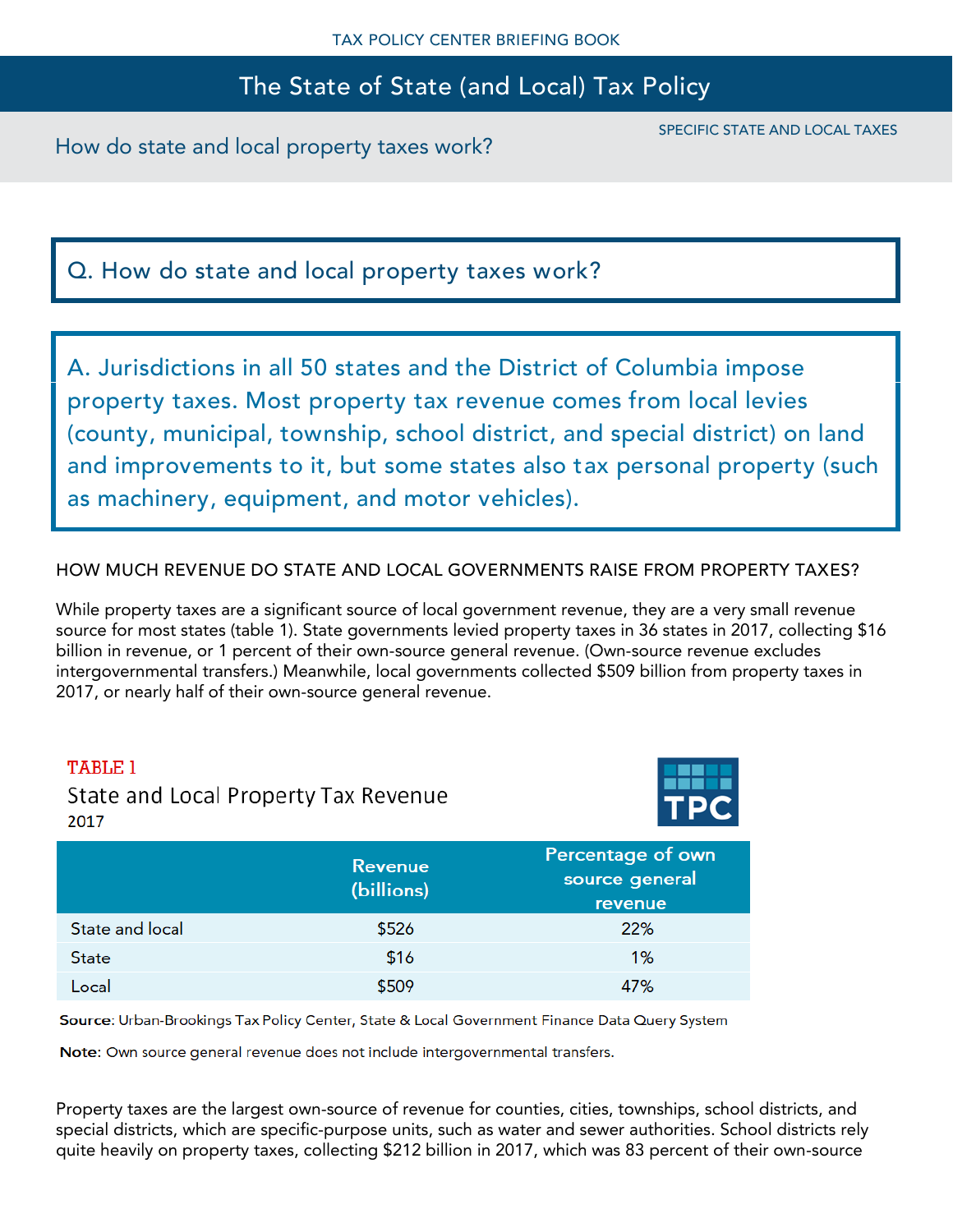## How do state and local property taxes work?

general revenue. Because school districts receive substantial intergovernmental transfers, own-source revenue makes up less than half (about 45 percent) of their total general revenue.

### IN WHICH STATES ARE PROPERTY TAXES MOST IMPORTANT?

New Hampshire, which has neither a broad-based income tax nor a general sales tax, was the most reliant on property taxes in 2017, with property tax revenue accounting for 49 percent of its combined state and local own-source general revenue. Property taxes also contributed more than 30 percent of state and local revenue in Connecticut, Maine, New Jersey, Rhode Island, Texas, and Vermont. Alabama was the least reliant on property tax revenue in 2017, with only 10 percent of its combined state and local own-source general revenue coming from the tax. Arkansas, Delaware, Hawaii, Kentucky, Louisiana, New Mexico, Oklahoma, and West Virginia also collected less than 15 percent of combined state and local revenue from property taxes (figure 1).

### **FIGURE 1**

Property Tax Revenue as a Percentage of State and Local Own-Source General Revenue 2017





Source: Urban-Brookings Tax Policy Center, State & Local Government Finance Data. Note: Own general revenue does nt include intergovernmental transfers.

## SPECIFIC STATE AND LOCAL TAXES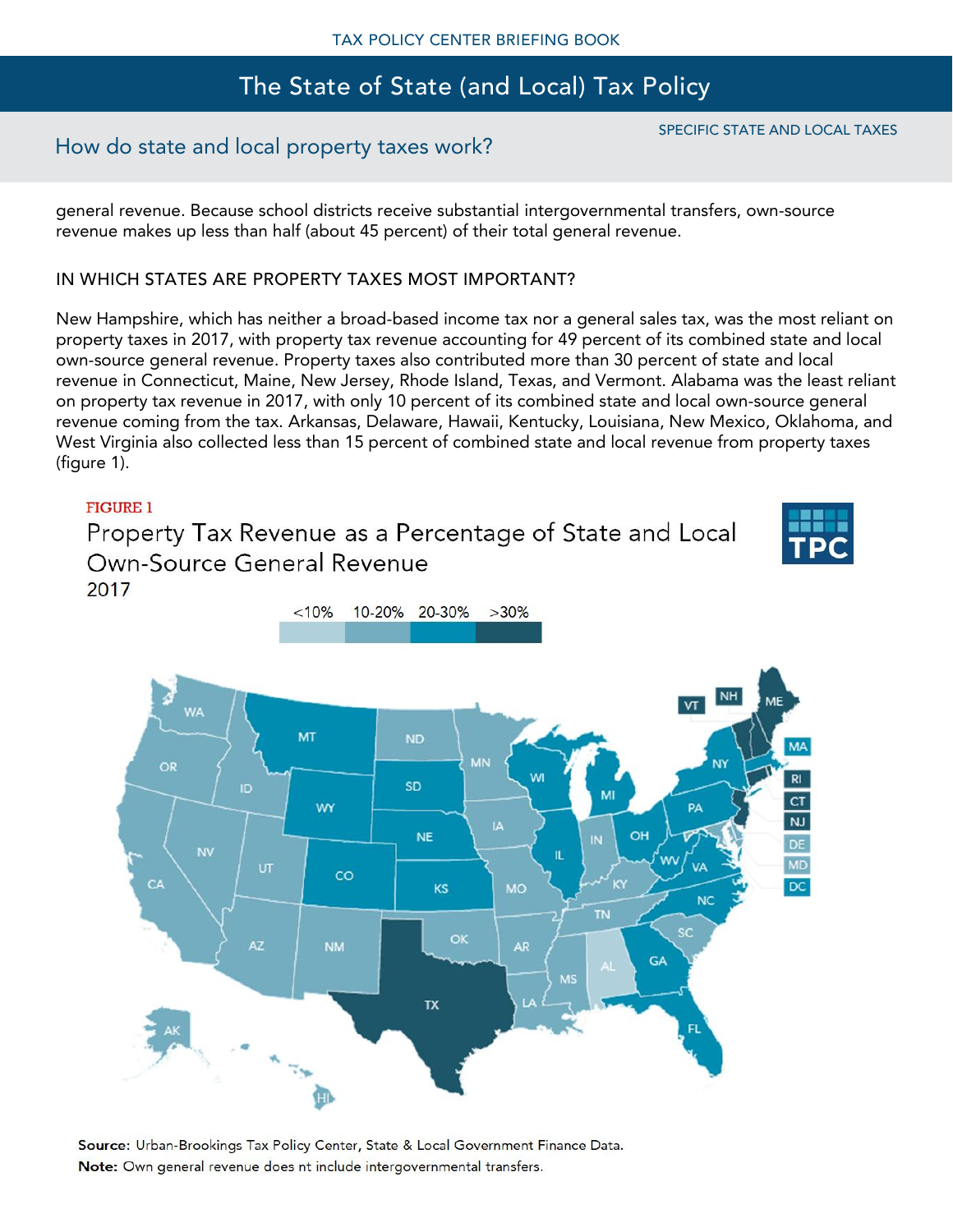## How do state and local property taxes work?

SPECIFIC STATE AND LOCAL TAXES

Looking only at local governments, property taxes provided more three-quarters of own-source general revenue in Connecticut, Maine, Massachusetts, New Hampshire, New Jersey, and Rhode Island in 2017. Alabama's local governments received 20 percent of their own-source revenue from property taxes, the lowest percentage in any state.

At the state level, Vermont's property taxes contributed 26 percent of state own-source general revenue in 2017, far and away the highest percentage in any state. Nearly all of Vermont's education spending is financed at the state level, and the state property tax is the largest source of that funding. The next-highest percentages were in Arkansas, New Hampshire, and Wyoming, where property taxes were approximately 9 percent of own-source general revenue in each state. Wyoming's property tax revenue is relatively high in part because the state levies its tax on mineral production.

Property taxes were also 5 percent or more of state own-source revenue in Arizona, Kansas, Michigan, Montana, and Washington. State property taxes are often on personal property and taxes on land that is used for utilities. Fourteen states did not levy a state-level property tax.

### HOW MUCH DO PROPERTY TAX RATES DIFFER ACROSS THE COUNTRY?

Effective property tax rates differ widely across and within states, making them difficult to compare. In addition to variation in statutory tax rates, local governments use various methods to calculate their real property tax base.

The taxing jurisdiction typically assesses the real property value by estimating what the property would sell for in an arms-length transaction. However, some jurisdictions base value on the last sale price or acquisition value of the property, others consider the income that a property could generate (for example, an empty lot that could be used for a hotel), and some base the assessment solely on the size or physical attributes (e.g., design, location) of the property. There is also variation in the timing of assessments, with some jurisdictions assessing annually and others less frequently.

Some jurisdictions tax the entire assessed value of the property (before deductions and credits). Others tax only a fraction of the assessed value. For example, counties in South Carolina tax only 4 percent of a property's assessed value. Jurisdictions may impose different statutory tax rates ("classifications") for different types of property, most commonly distinguishing between residential and business property.

### HOW DO STATES LIMIT PROPERTY TAXES?

Many states have imposed limits on property tax rates, property tax revenue, or increases in assessed property values, reducing reliance on the property tax as a source of revenue. California, for example, limits the tax rate to 1 percent and annual assessment increases to 2 percent until a property is resold. As a result, neighbors with similar houses may have dramatically different tax liabilities depending on when their houses last changed hands.

States and local governments also often use limits, exemptions, deductions, and credits to lower tax liability. Here are some examples:

Assessment limits prevent a property's assessed value from increasing by more than a fixed percentage between assessments. These limits can reduce a property's assessed value below its market value and prevent rapid property